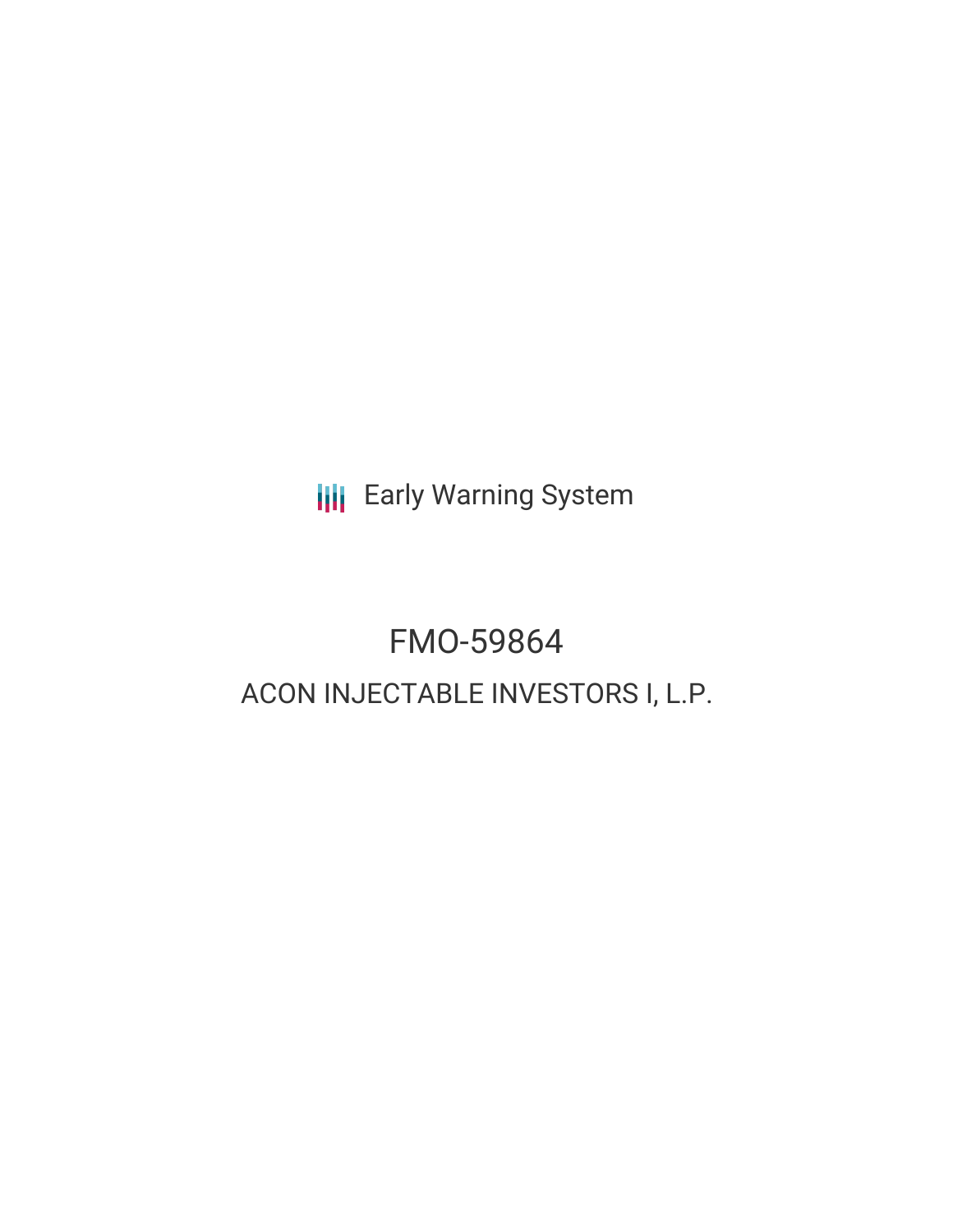

# **Quick Facts**

| <b>Countries</b>               | Colombia, Mexico                              |  |  |  |
|--------------------------------|-----------------------------------------------|--|--|--|
| <b>Financial Institutions</b>  | Netherlands Development Finance Company (FMO) |  |  |  |
| <b>Status</b>                  | Active                                        |  |  |  |
| <b>Bank Risk Rating</b>        | B                                             |  |  |  |
| <b>Voting Date</b>             | 2021-05-17                                    |  |  |  |
| <b>Borrower</b>                | <b>Vitalis Group</b>                          |  |  |  |
| <b>Sectors</b>                 | <b>Education and Health</b>                   |  |  |  |
| <b>Investment Type(s)</b>      | Loan                                          |  |  |  |
| <b>Investment Amount (USD)</b> | $$19.68$ million                              |  |  |  |
| <b>Loan Amount (USD)</b>       | \$19.68 million                               |  |  |  |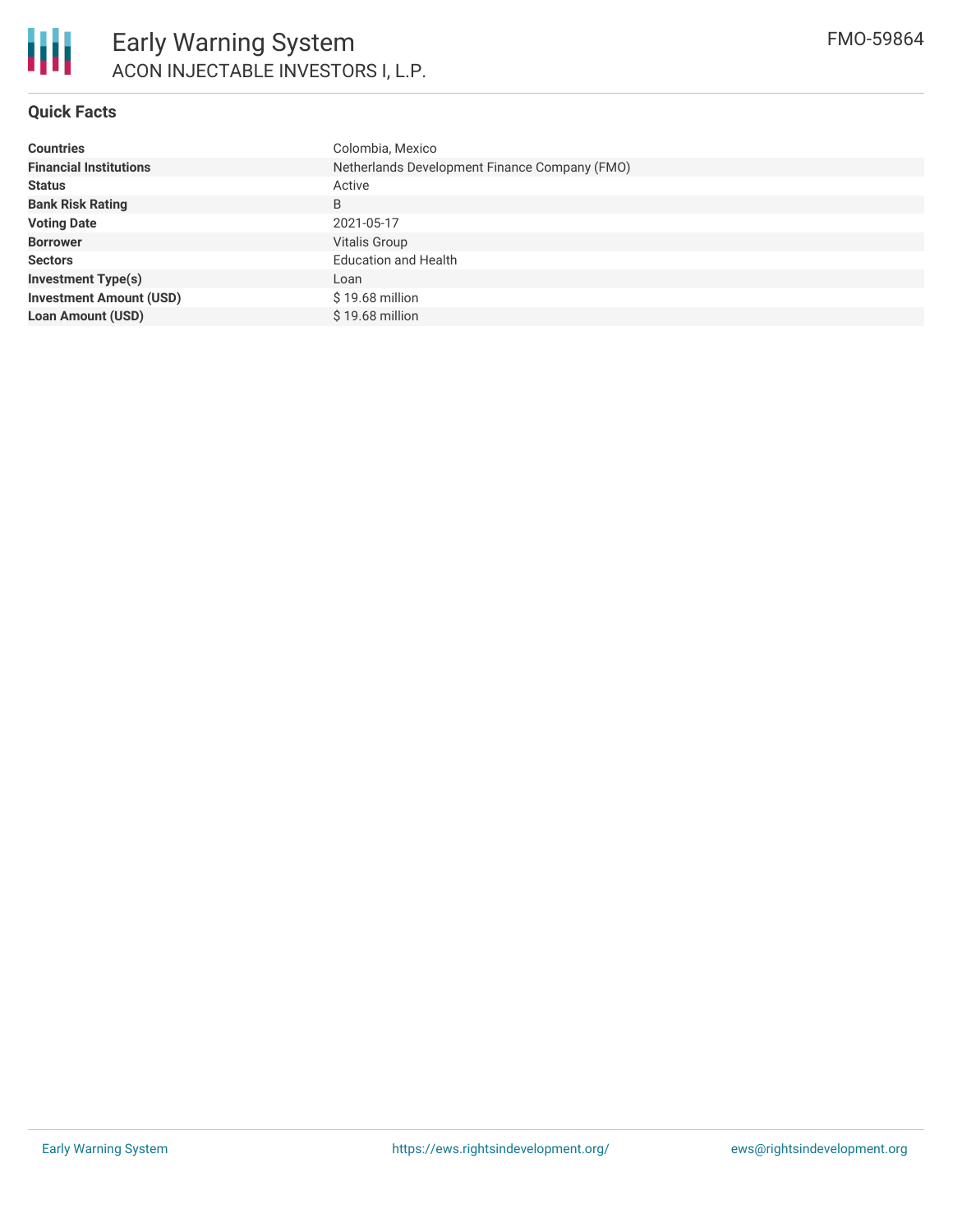

## **Project Description**

#### WHO IS OUR CLIENT

FMO's investment in ACON Injectable Investors I, L.P. is used for further investment into Vitalis Group. Established in 1999, Vitalis Group is a leading manufacturer and distributor of generic injectable pharmaceuticals with production facilities in Colombia and Mexico, and sales to more than 20 countries, primarily in Latin America. The Group's products are mainly used in surgical theaters, emergency rooms and intensive care units, and cover multiple therapeutic areas such as antibiotics, anesthesia, gastroenterology, oncology, and cardiology, among others.

#### FUNDING OBJECTIVE

FMO's investment will be used to acquire the companies that comprise Vitalis Group, and to support its growth plans in order to contribute to the stability, growth and innovation of the domestic health care systems in Colombia and Mexico.

#### WHY WE FUND THIS PROJECT

This investment supports the deepening of local production capacity in Colombia and Mexico, and sales of essential medicines into Latin America, contributing to SDG3 (good health). Vitalis Group currently provides skilled labor opportunities to more than 1200 staff and is expected to add another 150 jobs over the next 5 years, in line with FMO's aim to contribute to SDG8 (decent work and economic growth). Two thirds of the workforce are female employees, supporting SDG5 (gender equality).

#### ENVIRONMENTAL AND SOCIAL RATIONALE

The E&S category is B+.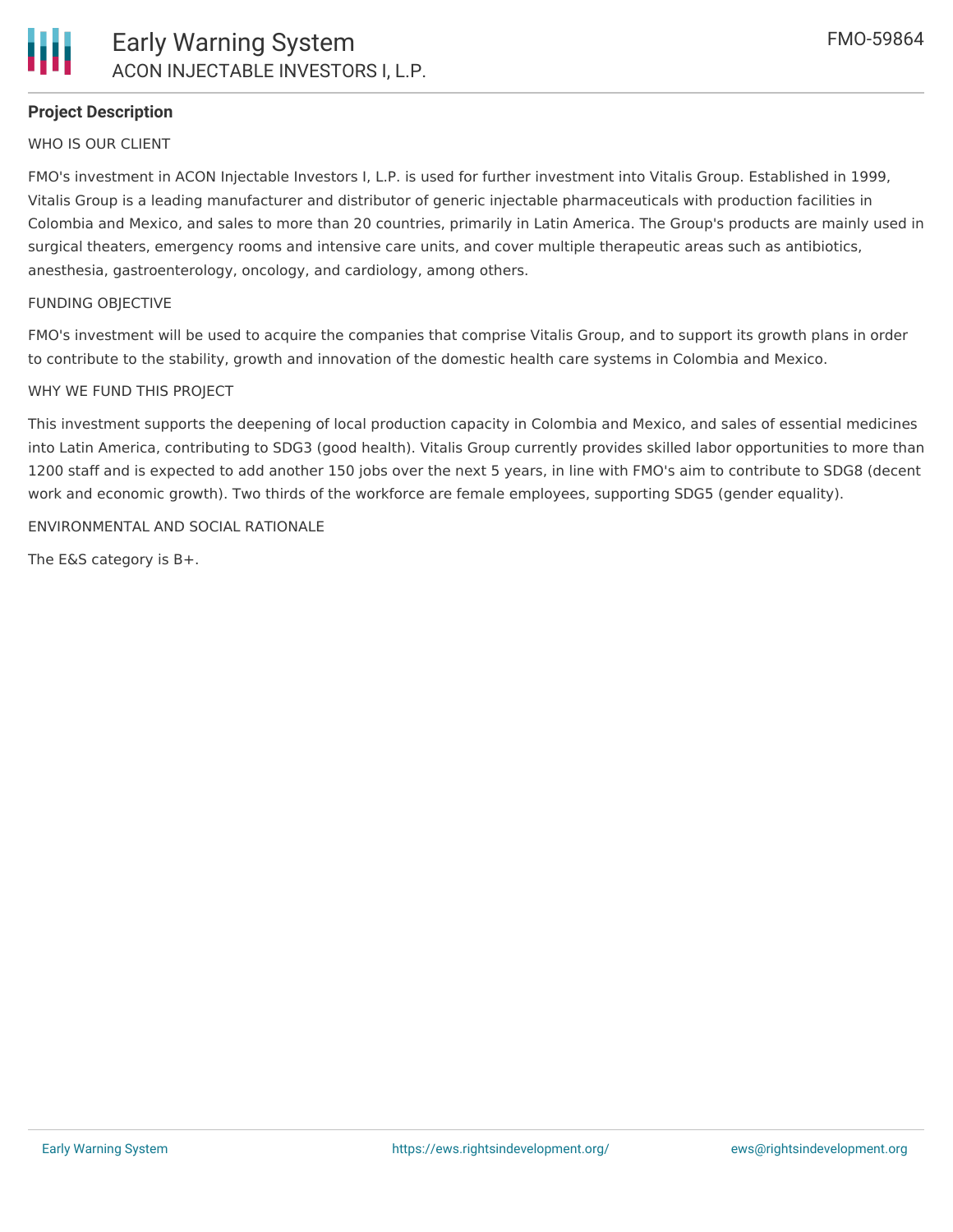### **Investment Description**

Netherlands Development Finance Company (FMO)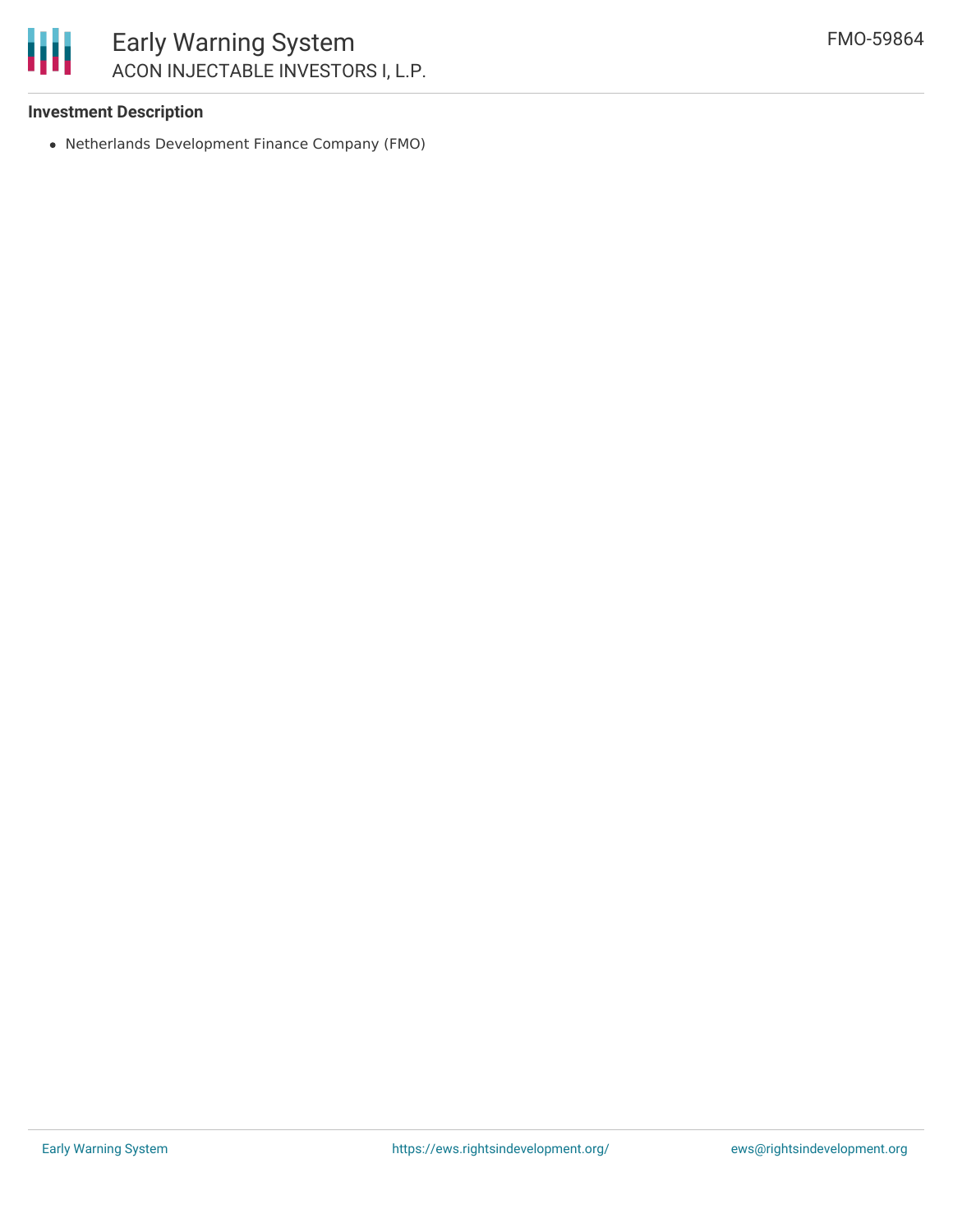

# Early Warning System ACON INJECTABLE INVESTORS I, L.P.

| <b>Private Actor 1</b> | <b>Private Actor</b><br>* Role | <b>Private Actor</b><br>1 Sector | <b>Relation</b>          | <b>Private Actor 2</b> | <b>Private Actor</b><br>2 Role | <b>Private Actor</b><br>2 Sector |
|------------------------|--------------------------------|----------------------------------|--------------------------|------------------------|--------------------------------|----------------------------------|
|                        |                                | $\overline{\phantom{a}}$         | $\overline{\phantom{0}}$ | Vitalis Group          | Client                         | <b>Education and Health</b>      |